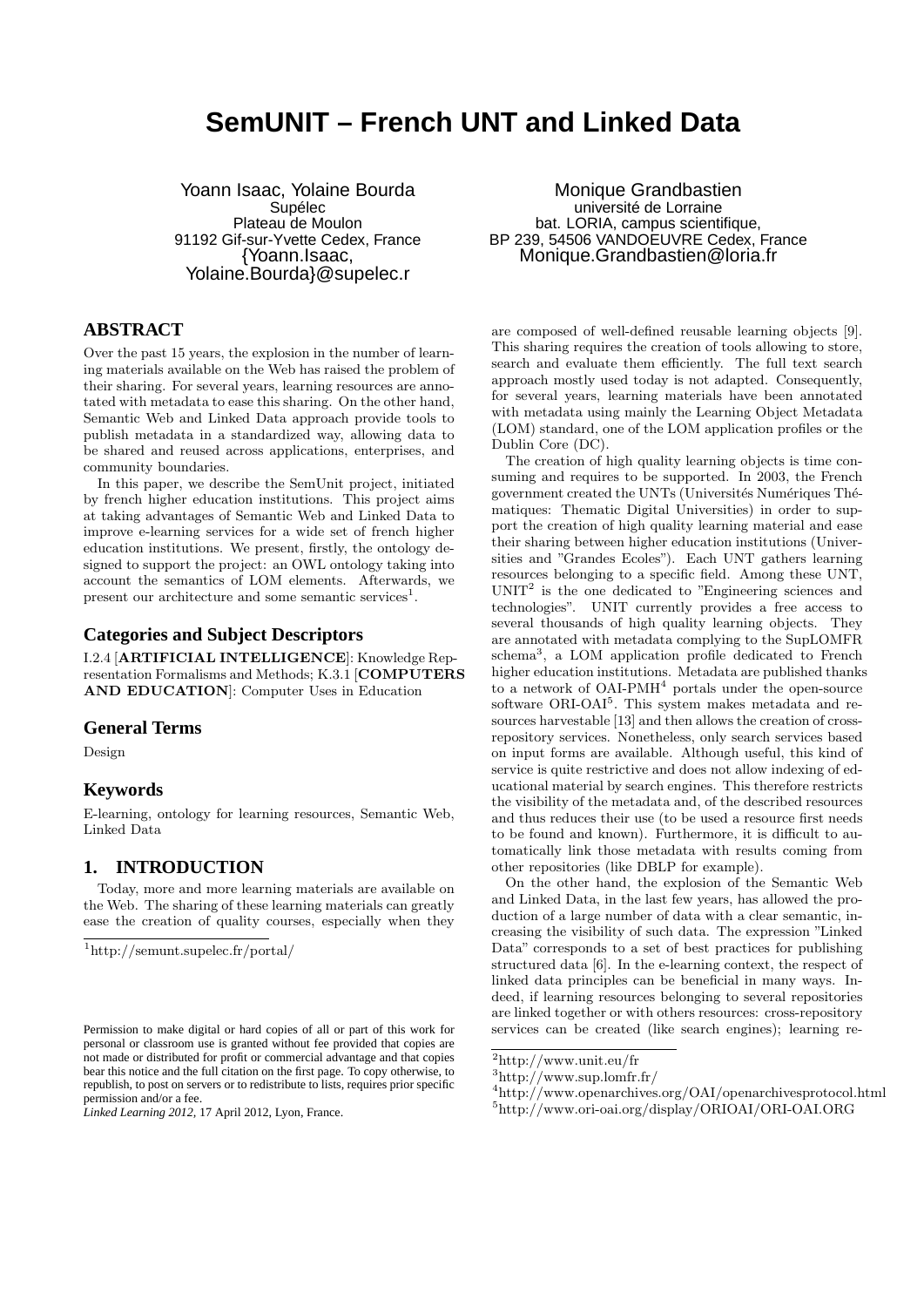sources can reference RDF resources close to theirs topics to offer useful information (DBpedia [14]); learning resources can be described by linking them to specific taxonomies; learning ontologies can be mapped to others and these mapping can be used efficiently for reasoning.

Thus, the SemUnit project has been launched in order to bring the advantages of Semantic Web and Linked Data technologies to the French UNT repositories. This relies on the creation of an ontology taking into account the semantics of LOM elements. But unlike other works, the designed ontology has a structure (classes and properties) that is not based on the LOM table and reflects the meaning of metadata elements.

The main steps of the SemUnit project are: the creation of an ontology capturing the semantics of the metadata, the automatic translation of metadata from XML to RDF triples, the study of services taking advantage of the Semantic Web metadata previously created, the definition of an architecture supporting the desired services and the creation or use of the related tools.

This paper is organised as follow: section 2 describes the SemUNT ontology, section 3 presents the architecture and the tools, section 4 introduces some services grouped in a Web application, section 5 presents some related works and finally, section 6 concludes and presents some future works

# **2. THE SEMUNT ONTOLOGY**

UNT learning materials are described by metadata complying with the SupLOMFR schema (an IEEE LOM application profile) and encoded in XML. Give meanings to these annotations and transform them to RDF triples requires the creation of an ontology. OWL rather than RDF(S) has been chosen to implement this ontology because of it's greater expressiveness, for example OWL cardinality restrictions are particularly important to express cardinalities. Furthermore, unlike other works, the designed ontology has a structure (classes and properties) that is not based on the LOM table and reflects the meaning of the metadata elements.

The next two subsections describe the choices made to create this ontology. The first part deals with the general structure of the ontology and the second with the management of vocabularies.

# **2.1 SemUNT ontology structure**

# *2.1.1 Related ontologies*

Several e-learning ontologies based on the LOM or RDF(S) LOM bindings have already been created. The first was defined in RDF(S) by Nilsson [10]. It proposes some interesting ideas (which have been adopted for the SemUNT ontology): use language tags for lom:langString, represent VCARD text with a specific ontology, integrate Dublin Core Properties (title, format...) and DataType (DateTime, Language...) when possible, etc. Nevertheless, it does not provide solutions concerning classifications or vocabularies management and its RDF(S) implementation does not allow cardinality restrictions.

More recently, other LOM ontologies have been created (e.g.  $[2, 3, 4, 8]$ ). Some of these ontologies  $([3, 4])$  are very closed to the LOM's table structure and then, allow an easy transformation from a LOM XML binding to an RDF one. The semantics of the LOM elements is, on the contrary, not well modelled and some ontology's classes have



To use the reasoner click Reasoner->Start Reasoner √ Show Inferences

Figure 1: Classes of the SemUNT ontology

no real meaning. LOM categories are for instance mapped to classes even if this mapping is artificial. Only the relation category is mapped differently (e.g. in [4]) to respect its meaning: LOM relations allow to link learning resources to others and consequently are mapped to object properties. Other ontologies [2, 8] only consider a subset of the LOM and although their choices are closer to ours we have not been able to reuse them as is because we needed the entire LOM and because we wanted to use OWL (to express constraints) and not RDF(S) and SKOS to express controlled vocabularies.

### *2.1.2 Ontology Construction*

The SemUNT ontology (see figures 1 and 2) has been created with some objectives and constraints in mind: respect the meaning of metadata elements; maximize its interoperability; respect linked data rules. This last point led us to avoid some RDF constructions like collections, containers and blank nodes.

#### *Classes.*

All learning resources are instances of the class LearningResource. Classes have been defined for categories representing something real for learning resources like Classification. Classes have also been defined for some structured elements like Contribution because a contribution is a grouping of several attributes: a date, a role and a contributor.

#### *Properties.*

Simple elements are mapped to properties: datatype properties for these (title, description, format, etc) taking their values in data types and object properties for those taking their values in vocabularies (see section 2.2). Furthermore, for each of the defined classes (Classification, Contribution...) an object property has been created (hasContribution, hasClassification...) whose domain is the class LearningResource and range is the defined class.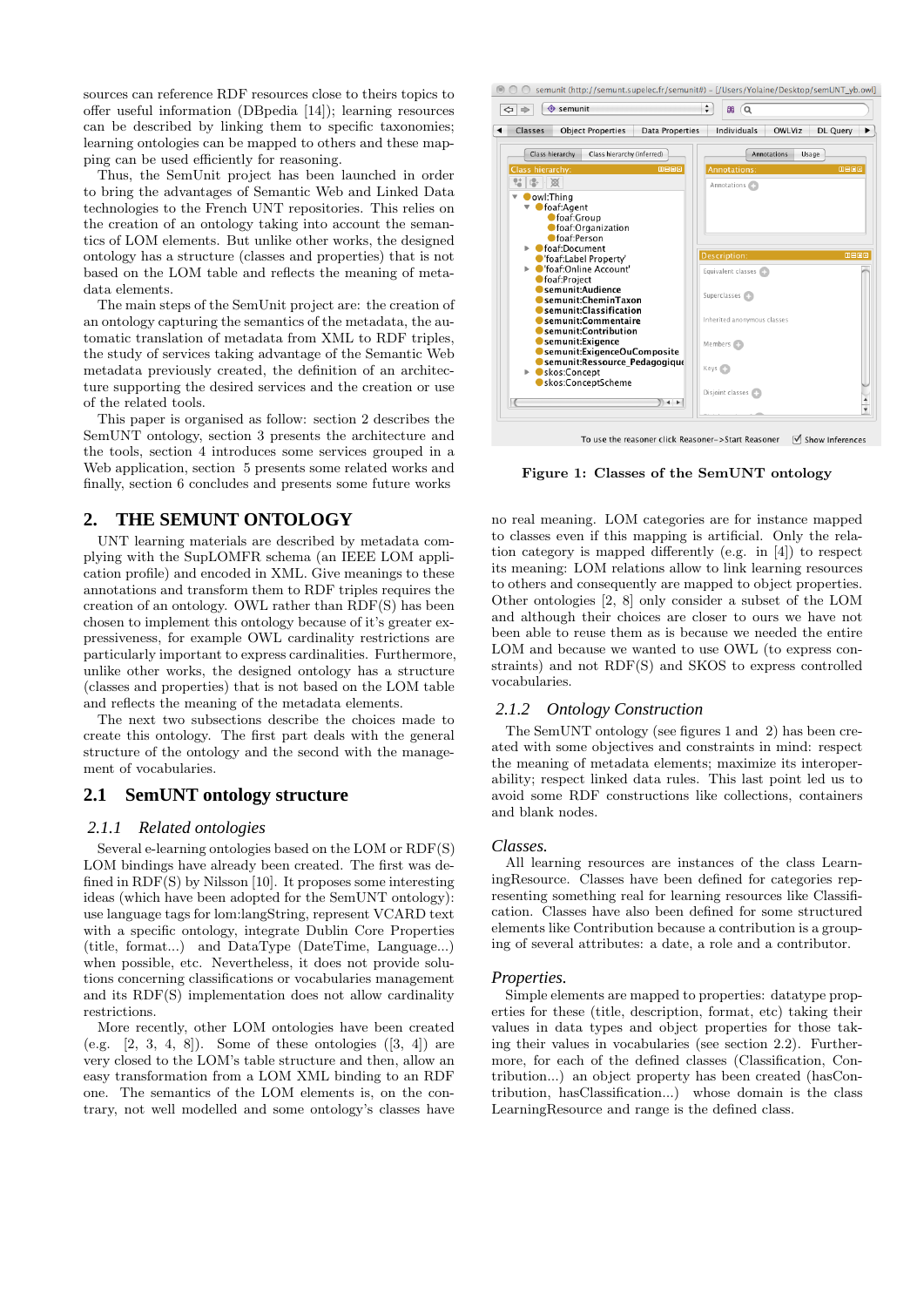

Figure 2: Properties of the SemUNT ontology

The category Relation is mapped to an object property linking two learning resources. The kind of relation is defined using the subProperty construct. This representation allows a better browsing of learning resources and stays close to the meaning of the metadata element. However, with this representation, the description of the relation is lost but this element is rarely filled in with UNT learning resources. This solution has been nevertheless chosen because the pros outweigh the cons.

# *Interoperability.*

The SupLOMFR schema, like the LOM one, defines some correspondences with Dublin Core (DC) properties. We choose to integrate them directly in the SemUNT ontology (identifier, title , language, coverage, type, rights, relation, description, format and subject).

The ontology interoperability is also improved by using the FOAF Ontology, one of the most used for people's description [1]. Thus the foaf:Agent class is used for VCard elements. The only mapping problem is that some VCard attributes does not correspond to any FOAF properties for now but these elements are not filled in UNT metadata.

### **2.2 Vocabularies management**

Some SupLOMFR metadata elements take their value in controlled vocabularies. Some of the possible values are coming from the LOM Schema, some of them are new values linked or not to some LOM values by a relationship (like narrower). For example in the LOM, for the 5.6 level element we have the value "Higher Education", in the SupLOMFR we have "Enseignement Supérieur" (the same than the LOM one but in French), and more specific values like "Licence" or "Doctorat". But as we also want to be able to use metadata complying with the LOM schema (and other LOM application profiles like normetic), we decided to use SKOS (Simple

Knowledge Organization System) to describe vocabularies. In this way, one can define distinct controlled vocabularies sharing concepts or having concepts linked by relationships (like broader or narrower). An example of the implementation of the vocabularies is given figure 3.



Figure 3: Vocabularies in SKOS

# **3. ARCHITECTURE AND TRANSFORMA-TION TOOLS**

### **3.1 Architecture**

Concerning the storage of RDF triples, the system requirements were the following ones: it should accept at least 1 millions RDF triples and be scalable; it should offer a SPARQL access with relatively fast answer; it should propose a linked data interface;

To meet these requirements, the following tools have been chosen: OWLIM-Lite<sup>6</sup> for storing RDF triples, Sesame2<sup>7</sup> for managing this repository and Pubby<sup>8</sup> for exposing a linked data interface. OWLIM was choosen because of it's good results at the Berlin SPARQL Benchmark<sup>9</sup>. The architecture is presented in figure 4.

### **3.2 Transformation tools**

We defined transformation tools allowing to automatically convert XML metadata to RDF triples (complying with the ontology previously defined) and studied RDF storage solutions (1 million RDF triples have been created from 6456 UNT metadata files).

An handmade XSLT transformation has been chosen to automatically "RDFize" the XML UNT metadata although different "RDFizers" are already freely available. Indeed,

<sup>6</sup>http://www.ontotext.com/owlim

<sup>7</sup>http://www.openrdf.org/

<sup>8</sup>http://www4.wiwiss.fu-berlin.de/pubby/

 $^{9}$ http://www4.wiwiss.fu-berlin.de/bizer/berlinsparqlbenchmark/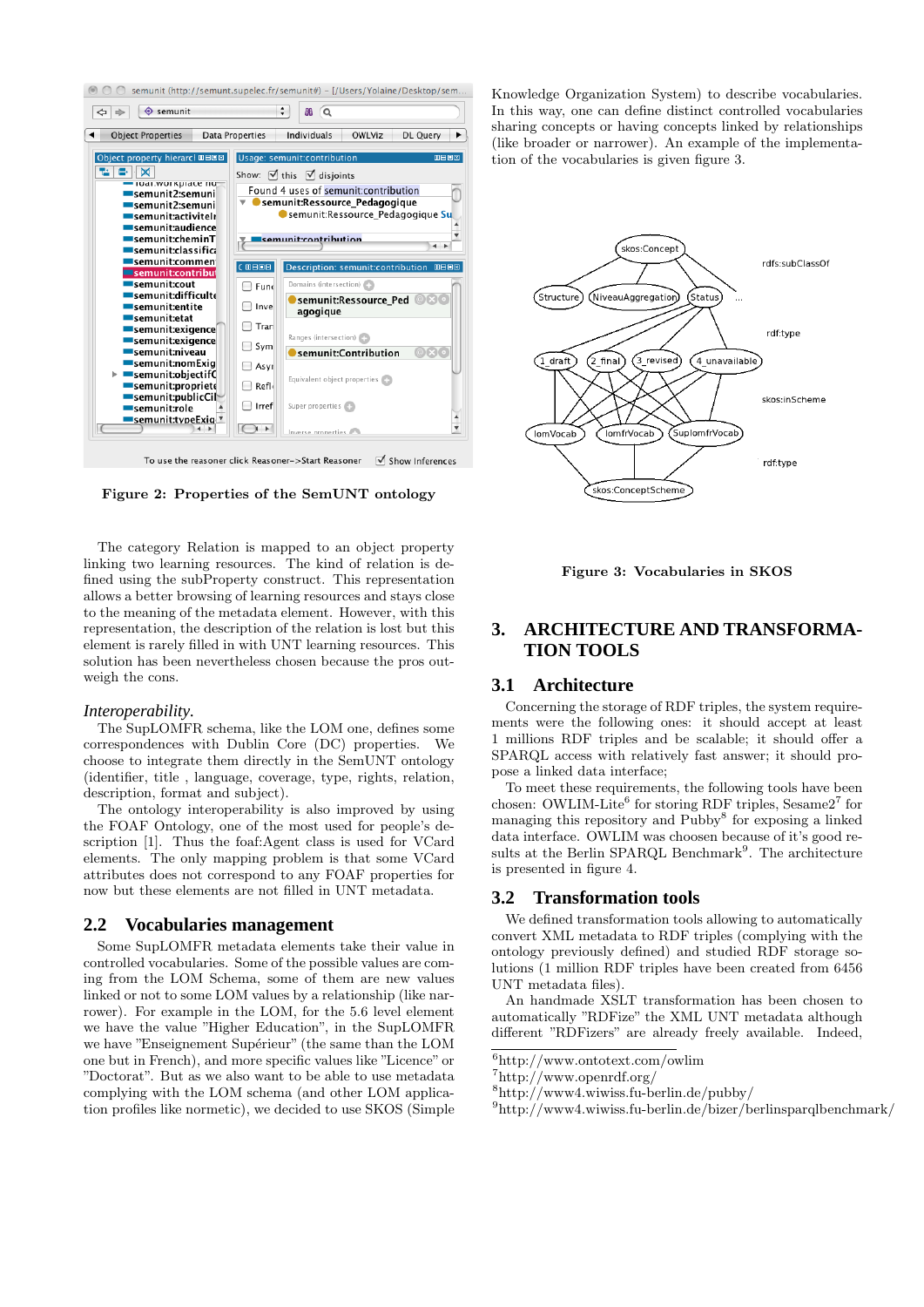

Figure 4: Architecture of the SemUNIT repository

these tools are very useful in some specific cases but they can only transform standard data formats, they does not allow to use a custom ontology (for most of them) and their support and maintenance are often not insured. An handmade XSLT transformation allows a better control of the transformation and does not impose heavy constraints because the SemUNIT ontology is small enough to allow an easy maintenance of the XSL file (when the ontology is modified).

The complete transformation is performed using a python script which executes different procedures before and after the launching of the XSLT transformation. These procedures are the ones which can not be done with XPath functions in XSLT transformation or which need to be done only after all metadata files have been transformed to RDF. The most important of them are:

- transformation of strings belonging to vocabularies into RDF identifiers defined in the SKOS taxonomy described previously (before XSLT);
- transformation of VCard text to RDF FOAF triples (before XSLT);
- management of lom:relation between learning resources. Indeed, relations can either link UNT documents to other UNT documents or to any Web documents (URI HTTP) and URI of UNT documents are created during the transformation. Consequently, this procedure should be done after the whole XSLT transformation.

# **4. SOME SERVICES**

We have designed some services, described below, consuming the triples and taking advantages of the semantic annotations, they are grouped into a Web application<sup>10</sup>.

The browsing of metadata in this Web application is insured by Pubby which is integrated via a simple frame in its interface.

In addition to the services described below, we have proposed distinct visualizations: pie charts for values used in metadata elements using controlled vocabularies, timelines...

# **4.1 Search Engine**

### *4.1.1 Engine purpose*

The engine's purpose is to propose a search service taking advantages of Semantic Web annotations to retrieve learning resources more efficiently. Indeed, most of the users does not know the keywords required to find the documents they need, and even when they know them, useful documents can be lost in hundreds of other documents returned as results.

In addition, a well-designed interface could also be efficient to help users finding information easily. Consequently, a Faceted Search, one of the exploratory Search techniques [11], have been implemented in our engine. In faceted search, facets are conceptual categories allowing to organize data from a large database through a view of clear conceptual groups. There are two kinds of facets : flat and hierarchical [11]. In our search engine, facets have been created to filter results obtained from the classical keyword-based approach and then perform more accurate search. Currently, users can filter results (with facets) on metadata elements taking their values in vocabularies (like structure, format or learning type). For now, only the classification based on the Dewey (mandatory in the UNT context) allows a hierarchical classification.

### *4.1.2 Detailed description*

This search engine works as follows (see figure 5 for an example of a query):

- the user fills in a small form to precise : keywords corresponding to documents they want to find (separated by blank spaces); metadata fields where these keywords are searched: title, description, subject, etc; (optional) person linked to documents they want to find; (optional) role of this person.
- the engine creates a SPARQL query to find these documents, ranks search results and return information about them to the user;
- the user is invited to filter results by selecting elements in different metadata elements presented with faceted search interface;
- the engine returns filtered results and allows the user to change filters and keywords to meet his needs.

The ranking of results is performed using the following algorithm:

- a document gets points each time a keyword appears in its metadata elements;
- the number of points earned depends on the metadata element containing the keywords: 10 for title, 4 for description, 2 for keywords. These numbers have been determined empirically;
- bonus are given when all the keywords are present in the same element (if several keywords has been entered).

Results are sorted according to points they have earned and presented as a list, giving for each document: its title, a link allowing to browse its metadata, a link allowing to get the document and its description and subjects (if their checkboxes are checked).

<sup>10</sup>http://semunt.supelec.fr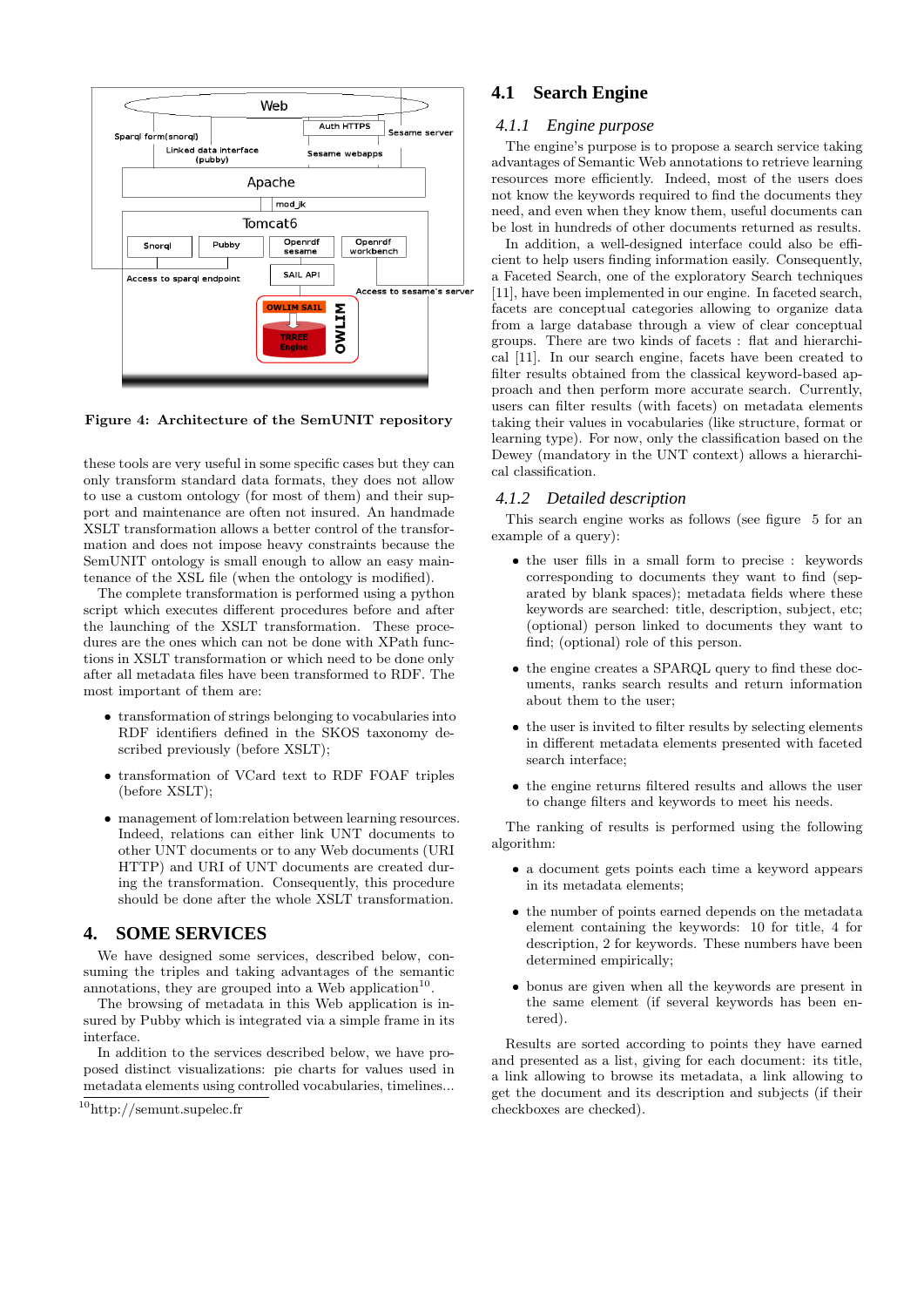

Figure 5: Search of string "Automatique"

# **4.2 Expert search service**

This service aims at retrieving people having an expertise in a specific topic (in fact are able to give lessons on a specific topic). The design of this kind of service needs to answer 3 questions :

- which information sources will be used to perform the search;
- which system will be offered to users for choosing the topic(s);
- which metric(s) will be chosen to rank experts found.

Concerning information sources, we used the instances of the class Contribution (which is linked to a contributor and to a kind of contribution). Thus, we can know for each learning resource what kind of contribution a person has brought: author, contributor, publisher, subject-matter expert, etc. The coefficients associated with each kind of contribution have been determined empirically.

About the choice of topic, we have chosen to let users fill in one field form to specify it rather than proposing a list of topics or a list of classification's elements. It offers a more flexible way of specifying topics and allows the reuse of search engine procedures in the ranking system.

### **5. RELATED WORK**

Despite the spread of Linked Data, very few works use the linked data principles in education, the first specific workshop (Linked Learning 2011) was organized in 2011.

The Open University(OU) linked data architectures proposed [15]: a workflow to RDFize data coming from different repositories; an expert search service; a service of students social network; a service allowing students to search and browse free learning materials. This is developed as part of the LUCERO<sup>11</sup> (Linking University Content for Education and Research Online) project. But, the schema $^{12}$  used to describe the courses is based on the courseware ontology<sup>13</sup> and on the AIISO ontology<sup>14</sup>, two ontologies designed to

| <b>SemUNT</b> |                                                                        | Portal                                                                                             | <b>Expert</b> Sparol Publ |  |
|---------------|------------------------------------------------------------------------|----------------------------------------------------------------------------------------------------|---------------------------|--|
|               |                                                                        | Recherche d'experts                                                                                |                           |  |
| moteur        |                                                                        |                                                                                                    | Search                    |  |
|               | <b>Classification Dewey (filtre: None)</b>                             |                                                                                                    |                           |  |
| 004.36(1)     |                                                                        | Nombre d'experts correspondant à la recherche: 41                                                  |                           |  |
| 004.678(1)    | Internet                                                               | Nicolas Ferlav                                                                                     |                           |  |
| 006.76(1)     |                                                                        | Cycle de Carnot industriel « réaliste »; author                                                    |                           |  |
| 025.524(1)    | Recherche et repérage de<br>l'information                              | Cycle et moteur de Stirling: author<br>Cycle de Diesel idéal: author                               |                           |  |
| 028(1)        | Lecture et utilisation des autres<br>médias de l'information           | Cycle de Beau de Rochas idéal: author<br>Efficacité maximale de machine à vapeur: author           |                           |  |
| $304.2*(1)$   | Ecologie sociologique (impact de<br>I'homme sur l'environnement)       | <b>SEMM</b><br>Cycle de Carnot industriel « réaliste »: technical implementer                      |                           |  |
| 333(1)        | Economie de la Terre, des<br>ressources naturelles et de l'énergie     | Cycle et moteur de Stirling: technical implementer<br>Cycle de Diesel idéal: technical implementer |                           |  |
| 338.927 (5)   | Développement durable                                                  | Cycle de Beau de Rochas idéal: technical implementer                                               |                           |  |
| 363.7(3)      | Environnement                                                          | Efficacité maximale de machine à vapeur: technical implementer                                     |                           |  |
|               | Méthodes d'enseignement et<br>d'apprentissage dans                     | Marie-Françoise Defosse                                                                            |                           |  |
|               | l'enseignement supérieur -                                             | Rechercher l'information (référentiel C2i : module B2): author                                     |                           |  |
| 378.17(1)     | enseignement électronique,<br>enseignement assisté par                 | Olivier Granier                                                                                    |                           |  |
|               | ordinateur, utilisation de l'Internet<br>pour l'enseignement supérieur | Etude des machines thermiques: author                                                              |                           |  |
| 387.5(2)      | Transports maritimes, marine<br>marchande                              | Marcela Maftoul                                                                                    |                           |  |

Figure 6: Expert search engine

describe complete courses and internal organizational structure of academic institutions. This schema doesn't include a LOM based ontology, yet widely used.

The mEducator project uses linked data for the publishing of medical educational resources[2]. This project has defined a metadata scheme based on Healthcare LOM (HLOM). It has been designed to be interoperable with existing schemas with the integration of Dublin Core properties as super properties and the use of FOAF properties to describe people. SKOS has been chosen for controlled vocabularies[5]. But the schema used by the mEducator project is a subset of the LOM schema, so some metadata elements like the ones used for the classification are missing. Furthermore, their ontology is only based on RDF(S), so it doesn't take advantage of OWL constructs (like constraints) or OWL tools (like reasoners).

In addition, different services depending on linked data have been proposed : see for instance [12] which proposes an expert search based on linked data metrics or [7] which develops the idea of integrating learning resources in a linked data social network as social object.

# **6. CONCLUSION AND FUTURE WORKS**

This project has shown how the use of Semantic Web technologies coupled with linked data practices could greatly improve e-learning services by giving a formal semantics to metadata elements.

Firstly, we have created the SemUNT ontology which has given a semantic representation to all SupLOMFR metadata elements. This ontology has been designed to be compliant with the meaning of metadata elements and allow an efficient management of vocabularies thanks to the use of SKOS. Among other possibilities, this implementation could ease the management of application profiles vocabularies and the integration of vocabularies in a linked data context. In addition, the ontology has been designed to insured its interoperability with existing ones. Thus, Dublin Core properties have been integrated and FOAF has been chosen to describe persons and organizations.

Then, we have developed tools enabling to automatically transform XML metadata to RDF triples. These tools are based on handmade XSLT transformations and have pro-

 $\frac{11}{11}$ http://lucero-project.info/

<sup>12</sup>http://data.open.ac.uk/datasets/

<sup>13</sup>http://courseware.rkbexplorer.com/ontologies/courseware

<sup>14</sup>http://vocab.org/aiiso/schema